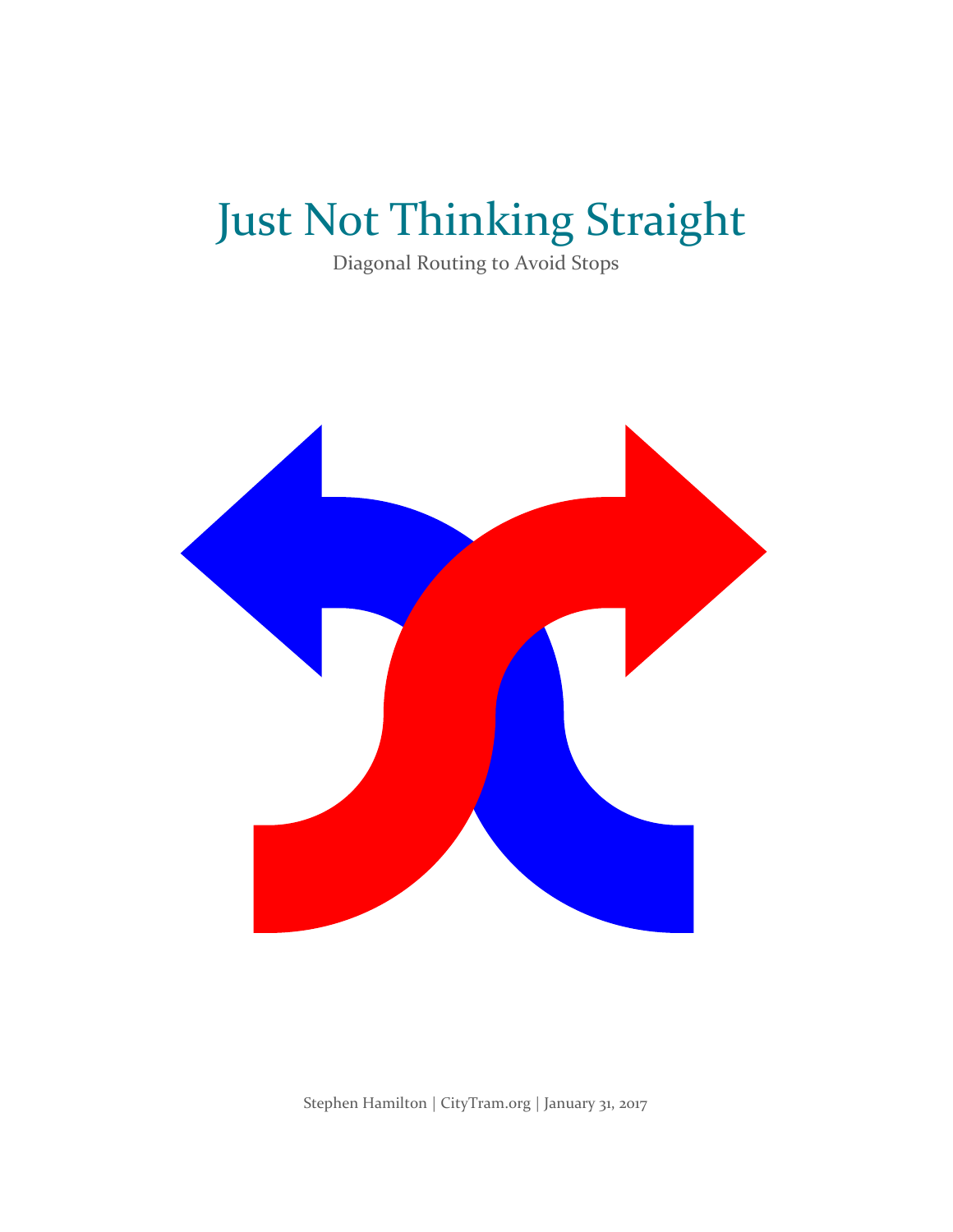### **Introduction**

In a previous paper (Avoiding Gridlock (Hamilton, 2015) ) this author proposed how an existing city road grid implementing a feeder arrangement with trunk roads, could be re-worked to implement large diameter rotary trunk intersections. This would eliminate all traffic light based flow control from the trunk roads, thus providing "continuous motion" corridors through the city on surface streets. Such an arrangement separates the city into "islands" surrounded by free flowing trunk roads. Street intersections within these islands can still be controlled by traffic lights or street signs. But the congestion generating power of street lights is so severe, especially in tightly packed downtown neighborhoods with lots of pedestrian traffic and cargo vehicles transiently blocking lanes, that there is some risk of lights within these islands creating traffic jams that back up to intersections with trunk roads.



This paper presents another alternative for managing traffic within these islands. In this alternative traffic lights are not used for coordinating intersections. Instead, contention for roadway at intersections is completely eliminated by simply blocking some paths through the intersections and re-routing traffic following those paths. Traffic lights are then moved and re-introduced for the sole purpose of controlling sharing between cars and pedestrians. The result is a pattern which is easy to synchronize for the benefit of both cars and pedestrians.

# Straight Lines and a Compass

As some cities evolved they were strongly influenced by some dominant geographical feature, such as a river on whose banks it grew, or a mountain on whose foothills it grew. In those cases it is likely that many roads are curvy and wandering. But most American cities were not so dominated. In those cities, at some point a commercial or municipal organization took over and "organized" the streets into an "efficient" collection of largely straight parallel roadways. Now "ancient man" would have been aware enough of the sun to have aligned this grid according to the latitude of the city (maximally aligned to the seasonal wanderings of the sun). But "modern and technological western man" was not so aware nor concerned. So they aligned the roads for legal purposes. By aligning to the compass they made surveying easier, which made management of property rights easier.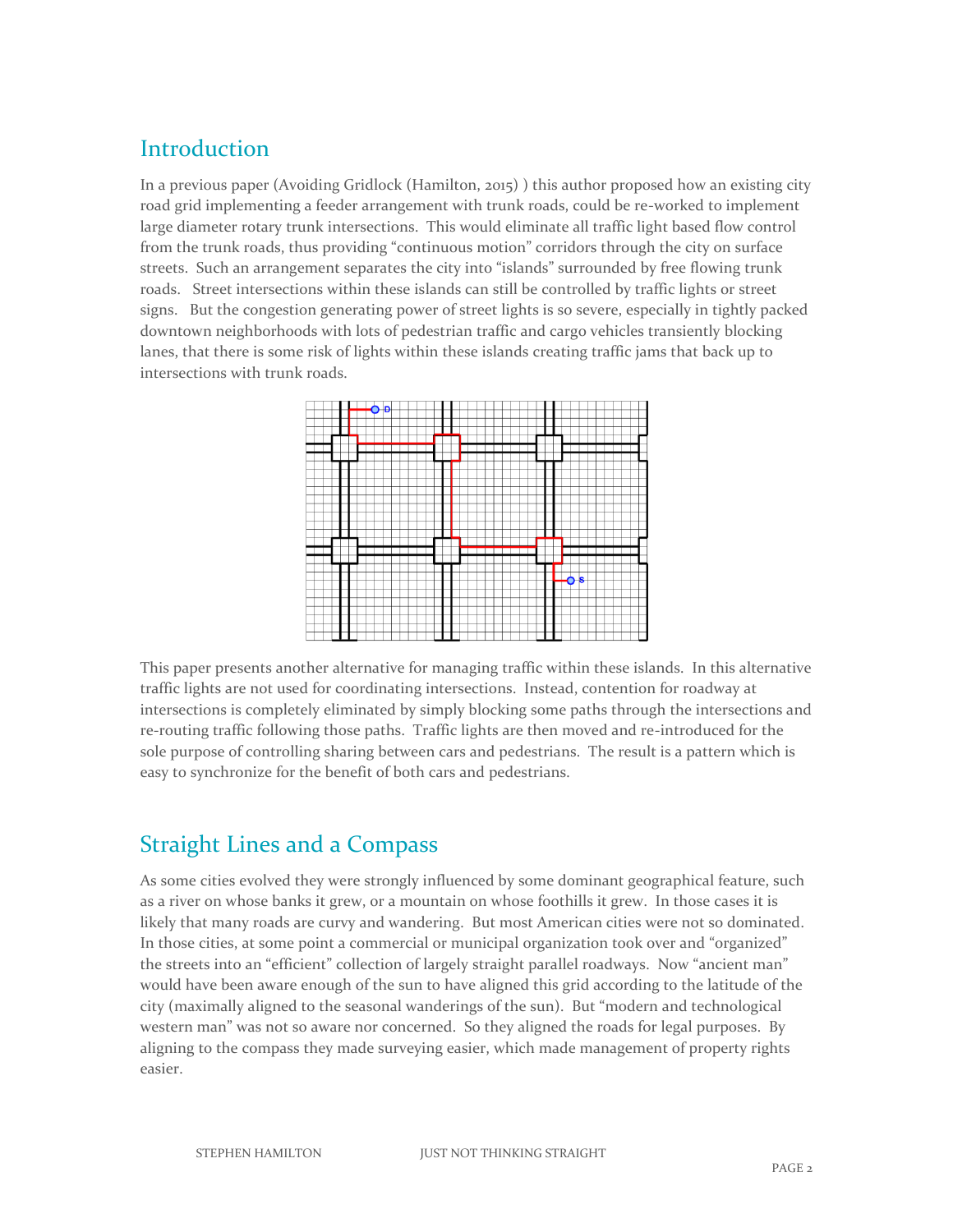So this is what we have today. Cities generally have grids produced by intersections of 2 sets of parallel streets at right angles. And most often the 2 sets are aligned to the compass – one with streets running north-south, and one with streets running east-west. Since most travel within a city is not strictly in the north, south, east, or west directions, but is rather a combination of some of these, we are accustomed to travelling the extra "manhattan" distance (traversing a diagonal as the sum of the two sides).

This "manhattan thinking" brings with it the un-avoidable challenge of managing the intersections where these two sets of streets cross. As explained in the previous paper, sharing the intersection in time – through time-multiplexing – is the American solution, and this is the function of traffic lights. But as also explained in the previous paper, this solution is in-efficient and in-flexible.

Is there a better one ?

### Think Manhattan Diagonally

All we have to do to find another answer is to stop thinking in terms of straight lines (between points) that are aligned to the compass. Straight lines that are not aligned to the compass are equally as valid and efficient. So rather than thinking of traffic as running north-south, it could just as well run northeast-southwest. There would still be a manhattan distance penalty to be paid for non-aligned trips. The only difference is these would be paid for trips that were "on compass" rather than for trips that were "off compass".

Of course, for existing cities with compass aligned grids, diagonal travel would have to be implemented as an "around the block" trip – travel to the northeast would mean 1 block north, then 1 block east. But this provides an interesting opportunity. Since the 2 dimensions that must cross – northeast and southeast – must both be split serially into components, there is the opportunity to match and synchronize those components. A "1 block east" component could be part of a northeast bound path, or a southeast bound path. So those 2 orthogonal paths never need to cross each other in opposition. They cross during the common 1 block component – a merge then split "swap".

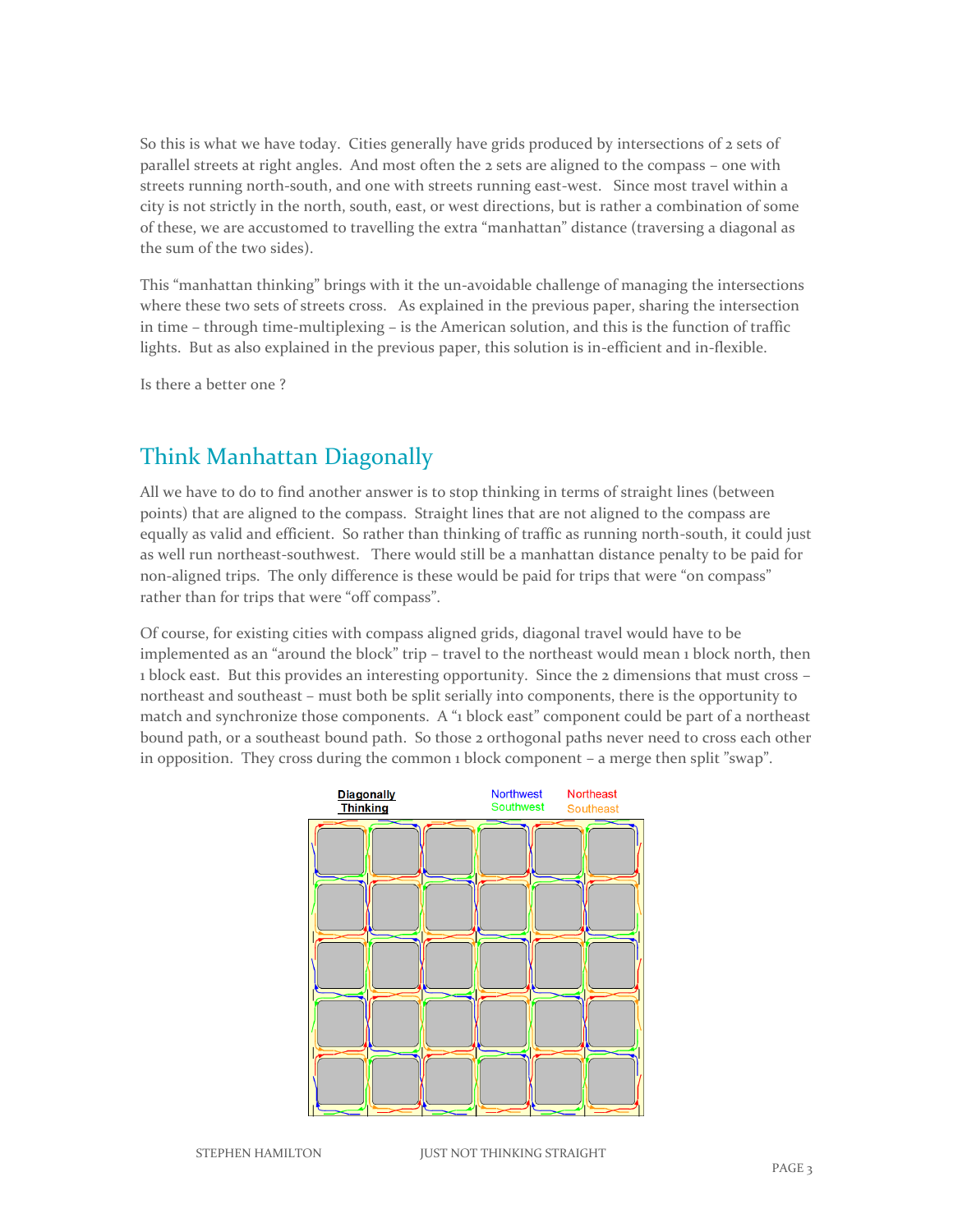Note that we have implemented a 2D orthogonal diagonal grid, where each dimension is a set of interleaved one directional parallel paths. We have implemented it on a 2D orthogonal compass aligned grid. All streets in the compass aligned grid are one-way. All one-way streets have a length of only 1 block. All traffic splits left and right at the end of every block. There is no through traffic at any intersection. Every block starts with a merge.

It is possible to start at any point in this grid, and drive to any other point in the grid, without stopping, and without your path being orthogonally crossed. So there is **no need for street lights to coordinate traffic among cars !** Every street around every block can be accessed from any direction. This is a VERY efficient way to keep cars moving through a dense grid.

This scheme does come with a route distance penalty. Diagonal trips are exactly the same length as in the compass aligned grid – the manhattan distance. But compass aligned trips of point to point distance L are converted into  $2$  diagonal trips of distance  $L/2$ , with the manhattan distance for each of those diagonals being L. So the total travel distance is  $2*L$ , a 100% penalty. For example, suppose you are travelling  $4$  blocks straight east. This would be done by going  $2$  blocks northeast, then 2 blocks southeast. Each of those diagonals would cover 2 blocks east and 2 blocks north or south. So a total of 8 blocks would be covered for the 4 block point to point trip.

The duty cycle for traffic lights in a normal compass aligned grid will be less than 50%. So for the same travel velocity, the  $2*L$  trip without stopping will require less travel time than the L trip with stops. So commute times are shortened, and since starts and stops are eliminated, fuel economy is improved and air pollution is reduced.

#### Pedestrian Protection

Since cars travel without stopping through this network, and since the drivers are focused on merging on every block, pedestrian crossings would be dangerous and difficult. One option is to build grade separated pedestrian crossings on every block. But this option may be too expensive and/or aesthetically un-appealing. Since this network is intended for those islands between trunk roads, a more appropriate answer might be to compromise a bit on the car dominance.

Re-introducing street lights is a way to safely support road sharing between cars and pedestrians. Because the lights are solely for pedestrian crossing, they should be less disruptive to the flow of cars than car-vs-car sharing lights are. For most of the day there is only occasional demand for pedestrian crossing. During peak periods – morning work start, evening work end, and lunch time – the sharing must be managed.

Strict synchronization of all lights should be maintained. A sharing cycle is enforced at single "anchor" light. Cycles at all other lights are slaved to the anchor, and phase offset in time to compensate for car travel from the anchor point. It is as if the anchor point emits a wave which radiates in all directions out from that anchor point. In that way it should be true that once a car is stopped by one light and then the green light allows it to proceed, that car should encounter a large number of subsequent lights in the green condition. Thus cars attempting to traverse the neighborhood should encounter a minimum delay due to red light periods.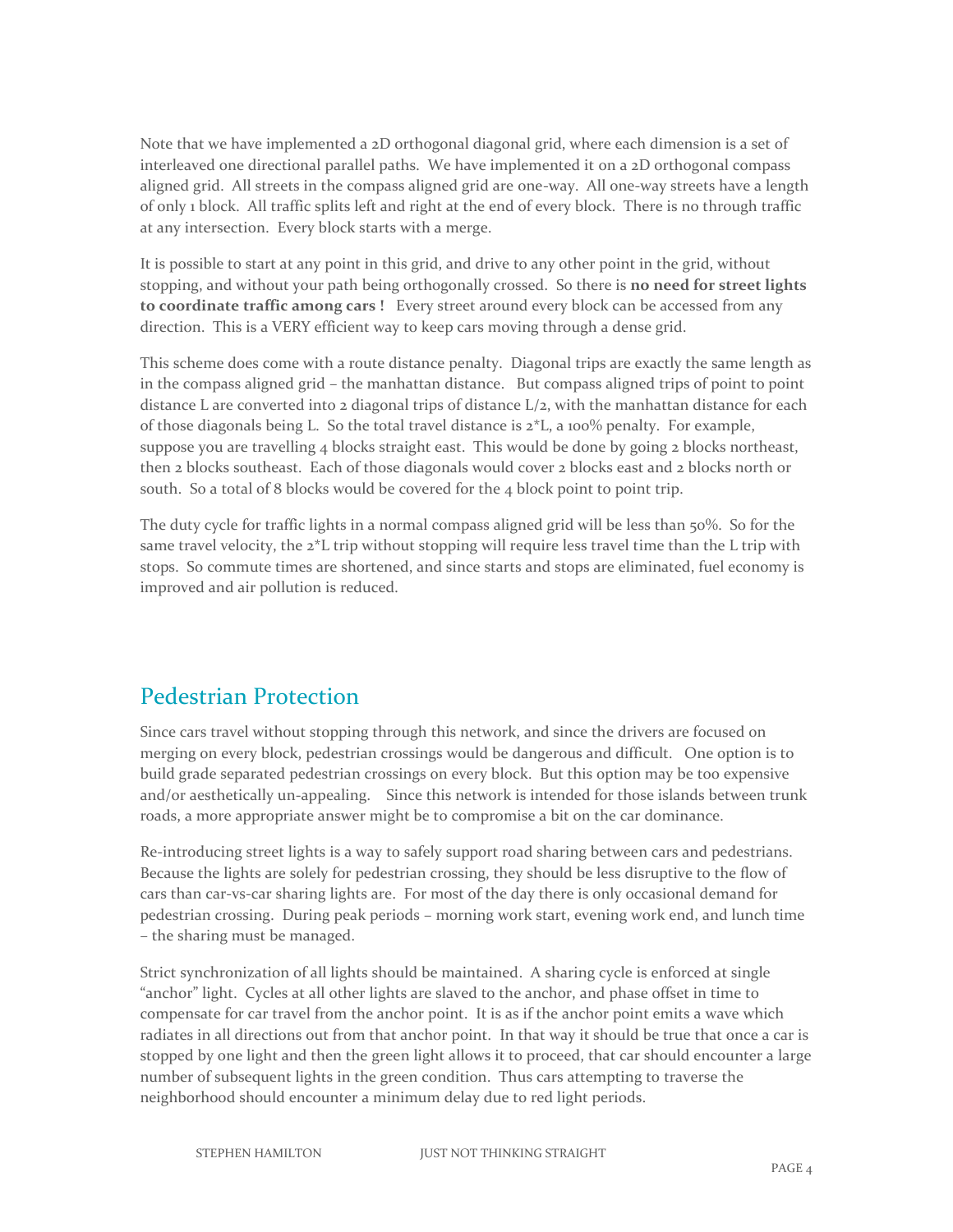All pedestrian crossing lights are "demand enabled" rather than "demand driven". That is they never turn red unless there is pedestrian demand, and they do not turn red immediately upon registering that demand, but rather wait until the proper point in the cycle and then turn red. This will cause some pedestrian delay for a safe crossing. However, as long as the cycle period is relatively short, this delay will be acceptable.

There is roughly a 10:1 ratio between car and pedestrian velocities. Cars in this environment may proceed at approximately 30 mph, while a reasonable walking velocity is about 3 mph. A typical city street density is 12 per mile. So a city block is approximately 440 ft. Thus a car will travel 1 block in around 10 seconds, while a pedestrian will require about 100 seconds for the same distance.

Allowing approximately 20 seconds for pedestrian crossing yields a light cycle time of about 110 seconds. The worst case first crossing delay for a randomly arriving pedestrian will be 90 ( $110 - 20$ ) seconds. The typical first delay will be  $45$  seconds (90/2).

But this long delay will only be encountered for the first crossing. A typical pedestrian will cross in about 10 seconds, spend 100 seconds walking to the light at the next block, register his request at the next light, wait 10 seconds, and then continue. So car traffic interferes only minimally with a multi-block walk.

Meanwhile, a stopped car waiting for that pedestrian, when the light turns green (at 20/110 in the anchor cycle) can proceed taking about 10/110 cycles per block, but gaining about 10/110 cycles per block due to the phase shift. So the car should be able to travel nearly indefinitely without being stopped a second time by a red light. Effectively the car's duty cycle at shared points (pedestrian lights) is 100 % (after the first probabilistic delay).

Restricting the purpose of traffic lights solely to car-vs-pedestrian sharing greatly simplifies things. It makes effective synchronization of the light system not only simple, but also very effective, and very inexpensive.

Since cars will be turning at each corner, visibility of pedestrians will be poorest there. It is safest to move the location of street lights away from the corner and more toward mid-block. Shortly after turning onto the street cars will be merging with cars coming from the opposing direction, and may be swapping lanes to prepare for the next corner. So early in the block drivers eyes and attention will be focused on other cars. It is safest not to introduce pedestrians at this point. So placing the pedestrian crossings later in the block (in the final third or quarter), but prior to the end of the block (where drivers may make last minute panicked corrections) is safest.

It likely would also be useful for the green lights for left and right lanes to be staggered just slightly. This would facility easier merging on the next block just after the corner. Street painting is used to promote merging to the left first (since cars already on the left will have best visibility of cars in front, and this clears the way for the more blind merge to the right).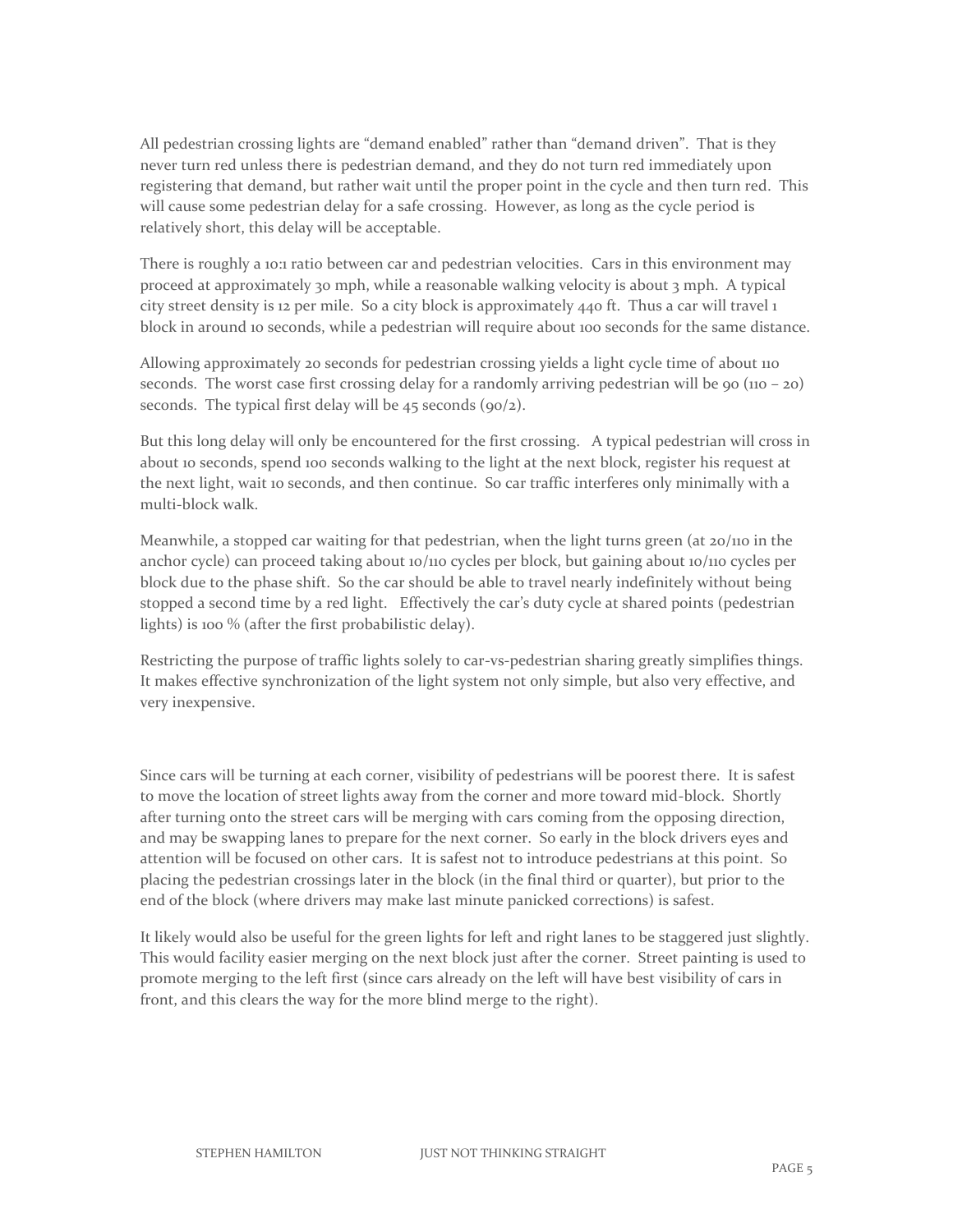り<br>|全 खाङ Ø 句け न र

The figures below depict this arrangement.

|                    | - 20<br>.5. | 82.5 |  |
|--------------------|-------------|------|--|
| <b>Right lanes</b> |             |      |  |
| Left lanes         |             |      |  |
| Pedestrians        |             |      |  |
|                    |             | 110  |  |

子 飞

ュー

# Conclusion

也 B

፞፞ጘ∐େ

It has been shown how an existing city neighborhood – especially an inner urban core neighborhood – with a gridded street system where traffic flow is governed by street lights can be converted. The converted system has safer all one-way streets; provides for safe and less intrusive sharing between cars and pedestrians; results in shorter car travel times; has flow (both cars and pedestrians) that is far more resilient against demand loading; and is simpler and cheaper to regulate.

This treatment can be applied to any gridded system. But it is well suited to support the "islands" created by the ground level urban throughways created via large radius rotaries (as described in "Avoiding Gridlock).

 $\mathbf{T}$ 仓

ュに

n

ख़ऻढ़

{⊓ त